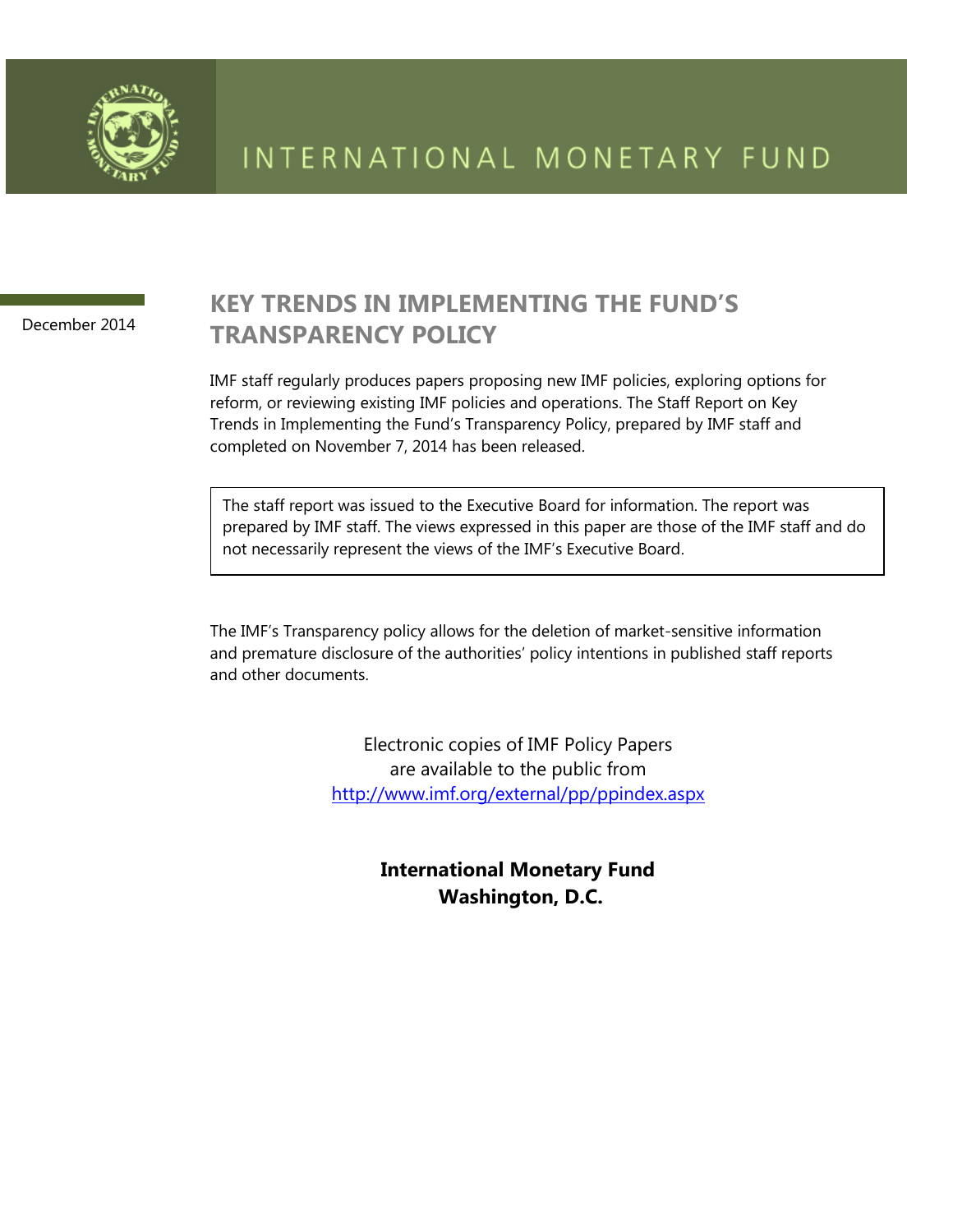

November 7, 2014

# **KEY TRENDS IN IMPLEMENTING THE FUND'S TRANSPARENCY POLICY**

Approved By **Siddharth Tiwari** Prepared by the Strategy, Policy, and Review Department

# **CONTENTS**

| <b>LIST OF ABBREVIATIONS</b> |  |
|------------------------------|--|
|                              |  |

### **TABLES**

| 1. Trends in Publication Rates (2011-13)                                         | -3             |
|----------------------------------------------------------------------------------|----------------|
| 2. Trends in Publication Rates of Article IV and UFR Staff Reports (2011–13)     | $\overline{4}$ |
| 3. Trends in Publication Lags (2011-13) _                                        | -5             |
| 4a. Deletions in Article IV and UFR Staff Reports (2011–13)__                    | -6             |
| 4b. Approved and Rejected Deletions in Article IV and UFR Staff Reports (2013)   | - 7            |
| 5a. Corrections in Article IV and UFR Staff Reports (2011–13)                    | - 8            |
| 5b. Approved and Rejected Corrections in Article IV and UFR Staff Reports (2013) | - 9            |
| 6. Members Having Published All Article IV and UFR Staff Reports in 2013         | 10             |
| 7a. Members Not Publishing Article IV Reports in 2013                            | 11             |
| 7b. Members Not Publishing Any UFR Staff Reports in 2013                         | 11             |
| 8. Longest and Shortest Publication Lags for 2013                                | 12             |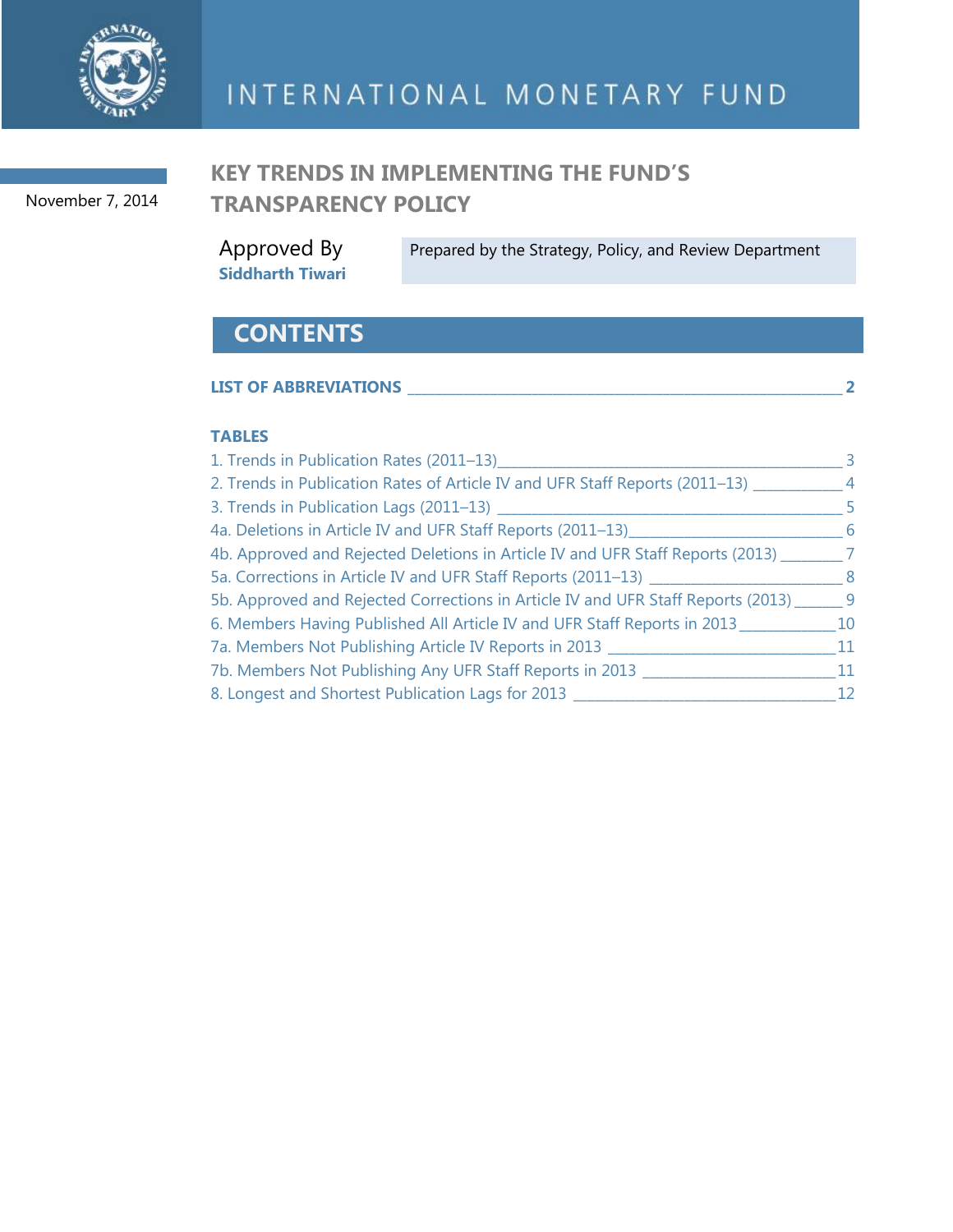## **LIST OF ABBREVIATIONS**

| AML-CFT     | Anti-Money Laundering and Combating the Financing of Terrorism |
|-------------|----------------------------------------------------------------|
| <b>DSA</b>  | Debt Sustainability Analysis                                   |
| EFF         | <b>Extended Fund Facility</b>                                  |
| EPA         | Ex-Post Assessment                                             |
| EPE         | <b>Ex-Post Evaluation</b>                                      |
| <b>FATF</b> | <b>Financial Action Task Force</b>                             |
| <b>FCL</b>  | <b>Flexible Credit Line</b>                                    |
| <b>FSRB</b> | FATF-Style Regional Bodies                                     |
| <b>FSSA</b> | <b>Financial System Stability Assessment</b>                   |
| <b>HIPC</b> | Heavily Indebted Poor Countries                                |
| LOI         | Letter of Intent                                               |
| <b>MEFP</b> | Memorandum on Economic and Financial Policy                    |
| PIN         | <b>Public Information Notice</b>                               |
| PLL         | Precautionary and Liquidity Line                               |
| <b>PPM</b>  | Post-Program Monitoring                                        |
| <b>PRS</b>  | <b>Poverty Reduction Strategy</b>                              |
| PSI         | <b>Policy Support Instrument</b>                               |
| <b>ROSC</b> | Report on Observance of Standards and Codes                    |
| <b>SBA</b>  | Stand-By Arrangement                                           |
| <b>SCF</b>  | <b>Standby Credit Facility</b>                                 |
| <b>SMP</b>  | Staff-Monitored Program                                        |
| TMU         | Technical Memorandum of Understanding                          |
| <b>UFR</b>  | Use of Fund Resources                                          |
|             |                                                                |

At the time of the 2005 *[Review of the Fund's Transparency Policy](http://www.imf.org/external/np/pp/eng/2005/052405.htm)*, the Executive Board requested regular updates on trends in implementing the transparency policy. The tables in this report provide an overview of recent developments, updating the [previous annual report on](http://www.imf.org/external/np/pp/eng/2013/100313.pdf) *Key Trends* with information on documents considered by the Board in CY2013. Staff analyzes these trends in depth in the context of periodic reviews of the Fund's transparency policy.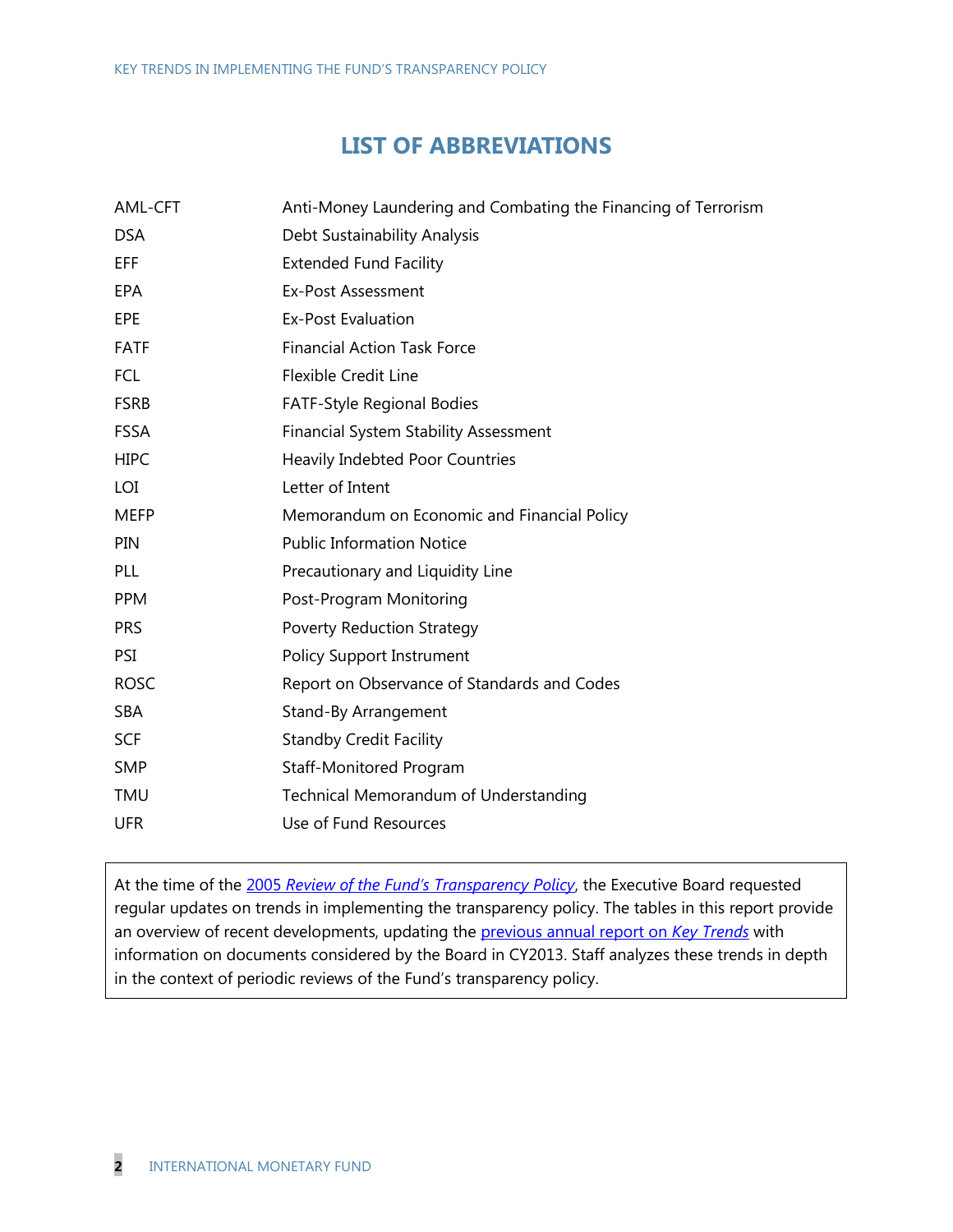|                                                  |                      | 2011                   |                      | 2012                   | 2013                |                   |  |
|--------------------------------------------------|----------------------|------------------------|----------------------|------------------------|---------------------|-------------------|--|
| Type of Report                                   | Reports<br>discussed | Published<br>(percent) | Reports<br>discussed | Published<br>(percent) | discussed (percent) | Reports Published |  |
| <b>Staff Reports</b>                             | 236                  | 92                     | 224                  | 92                     | 217                 | 88                |  |
| Article IV, UFR, or Combined                     | 204                  | 91                     | 187                  | 95                     | 199                 | 90                |  |
| Stand-alone Article IV                           | 102                  | 90                     | 97                   | 93                     | 107                 | 85                |  |
| Article IV combined with UFR, PPM, SMP, EPA, PSI | 20                   | 90                     | 25                   | 100                    | 19                  | 95                |  |
| Stand-alone UFR                                  | 82                   | 93                     | 65                   | 97                     | 73                  | 96                |  |
| Stand-alone PPM, SMP, EPA, EPE, PSI              | 26                   | 92                     | 21                   | 71                     | 11                  | 73                |  |
| Joint Staff Advisory Note                        | 6                    | 100                    | 12                   | 67                     | 7                   | 71                |  |
| <b>HIPC Country Papers</b>                       | 0                    | 0                      | 4                    | 100                    | $\mathbf 0$         | 0                 |  |
| Selected Issues/Statistical Annexes              | 56                   | 84                     | 46                   | 89                     | 66                  | 83                |  |
| <b>FSSAs</b>                                     | 22                   | 82                     | 17                   | 76                     | 11                  | 82                |  |
| ROSCs <sup>3/</sup>                              | 66                   | 53                     | 52                   | 56                     | 47                  | 83                |  |
| Article IV Press Releases <sup>4/</sup>          | 121                  | 98                     | 100                  | 99                     | 113                 | 96                |  |
| UFR and PSI Chairman's statements                | 127                  | 94                     | 81                   | 100                    | 86                  | 100               |  |
| Authorities' statements 5/                       | 167                  | 90                     | 160                  | 78                     | 162                 | 100               |  |
| Country Policy Intention Documents               | 235                  | 98                     | 209                  | 99                     | 233                 | 91                |  |
| LOIs/MEFPs <sup>6/</sup>                         | 152                  | 98                     | 126                  | 100                    | 147                 | 94                |  |
| TMUs <sup>6/</sup>                               | 83                   | 98                     | 66                   | 100                    | 69                  | 94                |  |
| PRS documents                                    | 19                   | 100                    | 17                   | 82                     | 17                  | 59                |  |
| All Policy Papers                                | 68                   | 87                     | 46                   | 91                     | 74                  | 74                |  |
|                                                  |                      |                        |                      |                        |                     |                   |  |

#### **Table 1. Trends in Publication Rates (2011–13)**  $12/2/$

1/ Refers to documents considered by the IMF Executive Board during the calendar year, and published within six months of the end of the calendar year; e.g., the publication rate for 2013 refers to documents discussed by the Board in 2013 and published by June 30, 2014.

2/ Data include documents issued for the Board's consideration in a meeting or on a lapse-of-time basis. SMPs, which are for information only, are also included.

3/ Includes initial ROSC assessments and reassessments produced by the IMF, as well as the World Bank and, in the case of AML/CFT ROSCs, by FATF and FATF-style regional bodies (FSRB), issued on a stand-alone basis or in FSSAs. Does not include assessments under detailed standards assessments. Completions and publications for the three standards led by the World Bank are updated as of February 28, 2009.

4/ This item also includes "Public Information Notices". However, following the 2013 Review of the Fund's Transparency Policy, the term "Public Information Notice" (PIN) was discontinued and only press releases are used for external communication.

6/ Includes LOIs/MEFPs and TMUs issued in the context of SMPs and PSIs. 5/ Does not include authorities' statements that are included in ROSCs. Includes Executive Directors' Statements and "right of reply" documents.

7/ The presumption of publication does not apply to certain papers dealing with administrative matters, for instance internal audits and papers on personnel and human resource issues.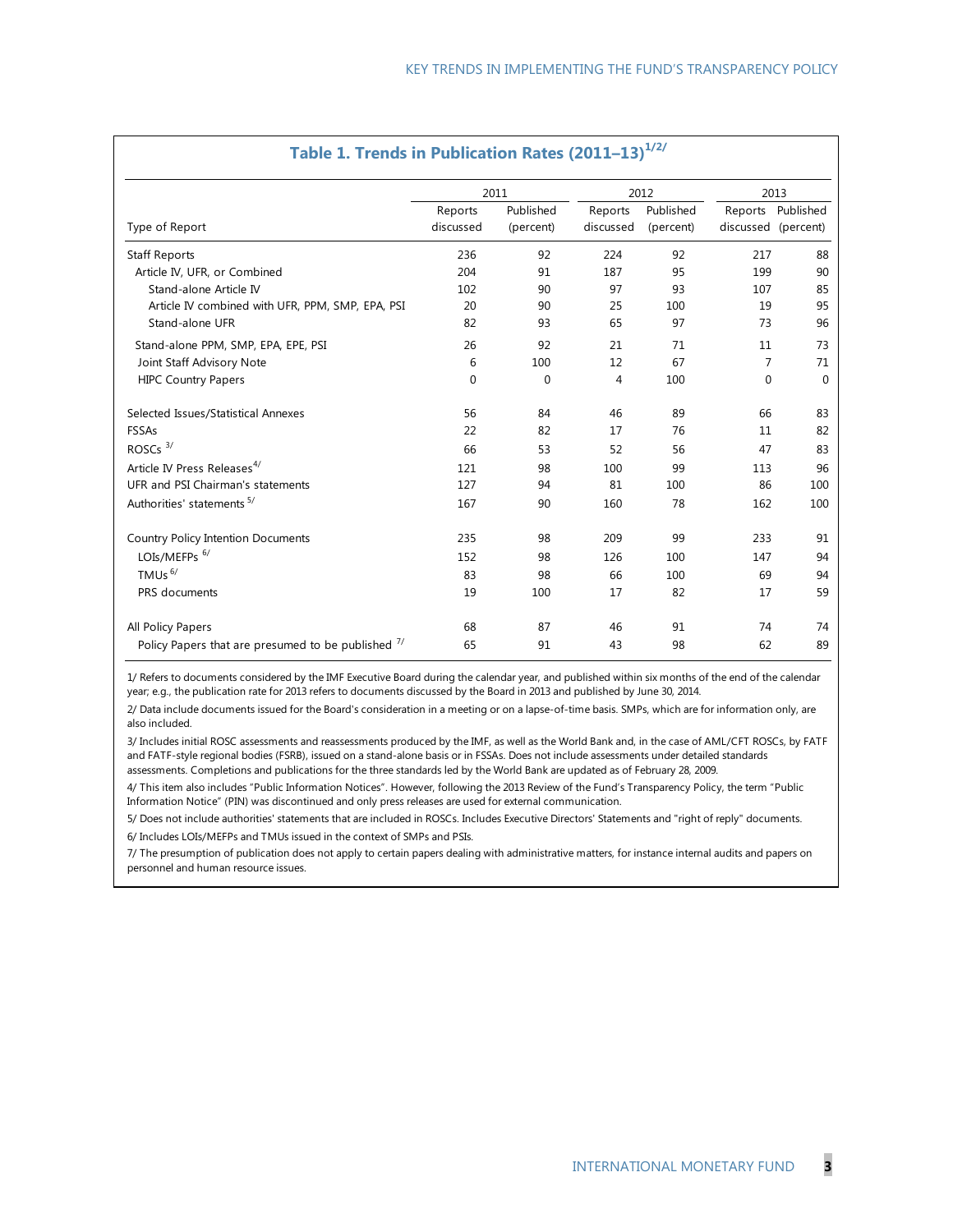|                                            |                      | 2011                   |                      | 2012                   | 2013                           |           |  |
|--------------------------------------------|----------------------|------------------------|----------------------|------------------------|--------------------------------|-----------|--|
| Reports by group <sup>2/</sup>             | Reports<br>discussed | Published<br>(percent) | Reports<br>discussed | Published<br>(percent) | Reports<br>discussed (percent) | Published |  |
| Article IV, UFR and combined staff reports | 204                  | 91                     | 187                  | 95                     | 199                            | 90        |  |
| Advanced markets                           | 43                   | 100                    | 35                   | 100                    | 40                             | 100       |  |
| Emerging markets                           | 72                   | 86                     | 96                   | 92                     | 108                            | 84        |  |
| Developing countries                       | 89                   | 91                     | 56                   | 98                     | 51                             | 94        |  |
| Emerging market and developing countries   | 161                  | 89                     | 152                  | 94                     | 159                            | 87        |  |
| Africa                                     | 51                   | 94                     | 49                   | 100                    | 55                             | 95        |  |
| Asia                                       | 26                   | 81                     | 27                   | 96                     | 25                             | 88        |  |
| Central and Eastern Europe                 | 19                   | 100                    | 16                   | 100                    | 16                             | 100       |  |
| CIS and Mongolia                           | 15                   | 93                     | 16                   | 94                     | 14                             | 86        |  |
| Middle East                                | 14                   | 71                     | 18                   | 83                     | 18                             | 83        |  |
| Western Hemisphere                         | 36                   | 86                     | 26                   | 85                     | 31                             | 71        |  |

#### **Table 2. Trends in Publication Rates of Article IV and UFR Staff Reports (2011–13) 1/**

1/ Refers to documents considered by the IMF Executive Board during the calendar year, and published within six months of the end of the calendar year; e.g., the publication rate for 2013 refers to the documents discussed by the Board in 2013 and published by June 30, 2014. 2/ Based on *World Economic Outlook* definitions.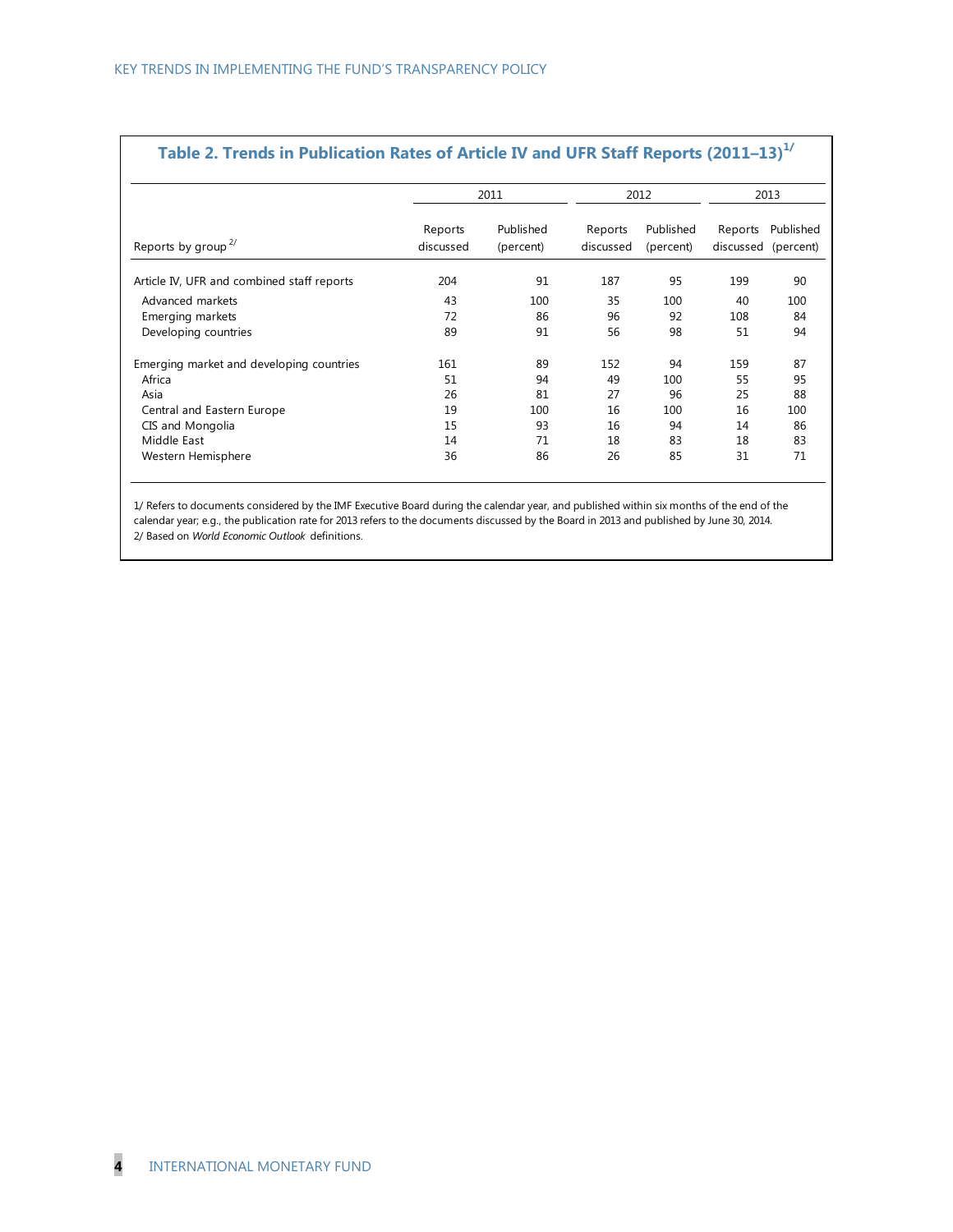|                                                  |                     |                        |                                    |                                     | Table 3. Trends in Publication Lags (2011-13) <sup>1/2/</sup> |                                 |                                    |                                     |                     |                        |                                    |                                     |  |
|--------------------------------------------------|---------------------|------------------------|------------------------------------|-------------------------------------|---------------------------------------------------------------|---------------------------------|------------------------------------|-------------------------------------|---------------------|------------------------|------------------------------------|-------------------------------------|--|
|                                                  |                     | 2011                   |                                    |                                     |                                                               | 2012                            |                                    |                                     |                     | 2013                   |                                    |                                     |  |
| Reports by type and group <sup>3/</sup>          | Number<br>published | Average<br>$\log^{4/}$ | percent<br>with lag<br>>1<br>month | percent<br>with lag<br>> 2<br>month | Number<br>published                                           | Average<br>$\log$ <sup>4/</sup> | percent<br>with lag<br>>1<br>month | percent<br>with lag<br>> 2<br>month | Number<br>published | Average<br>$\log^{4/}$ | percent<br>with lag<br>>1<br>month | percent<br>with lag<br>> 2<br>month |  |
| Article IV, UFR and Combined staff reports       | 186                 | 28                     | 22                                 | 9                                   | 178                                                           | 34                              | 35                                 | 14                                  | 179                 | 23                     | 24                                 | 9                                   |  |
| Article IV                                       | 92                  | 25                     | 26                                 | 10                                  | 90                                                            | 31                              | 34                                 | 12                                  | 91                  | 26                     | 30                                 | 14                                  |  |
| Combined                                         | 18                  | 33                     | 35                                 | 15                                  | 25                                                            | 34                              | 44                                 | 16                                  | 18                  | 30                     | 22                                 | 17                                  |  |
| <b>UFR</b>                                       | 76                  | 24                     | 13                                 | 5                                   | 63                                                            | 38                              | 32                                 | 16                                  | 70                  | 14                     | 17                                 | $\mathbf{1}$                        |  |
| Advanced markets                                 | 43                  | 8                      | 5                                  | 0                                   | 35                                                            | 5                               | 6                                  | 0                                   | 40                  | 6                      | $\mathbf 0$                        | $\mathbf 0$                         |  |
| Emerging markets                                 | 62                  | 23                     | 29                                 | 8                                   | 88                                                            | 34                              | 39                                 | 16                                  | 91                  | 31                     | 37                                 | 18                                  |  |
| Developing countries                             | 81                  | 37                     | 25                                 | 14                                  | 55                                                            | 50                              | 47                                 | 20                                  | 48                  | 20                     | 19                                 | 2                                   |  |
| Emerging market and developing countries         | 143                 | 29                     | 27                                 | 11                                  | 143                                                           | 37                              | 42                                 | 17                                  | 139                 | 31                     | 35                                 | 5                                   |  |
| Africa                                           | 48                  | 27                     | 25                                 | 10                                  | 49                                                            | 48                              | 49                                 | 20                                  | 52                  | 23                     | 23                                 | 12                                  |  |
| Asia                                             | 21                  | 29                     | 24                                 | 10                                  | 26                                                            | 23                              | 38                                 | $\overline{4}$                      | 22                  | 18                     | 32                                 | $\mathbf 0$                         |  |
| Central and Eastern Europe                       | 19                  | 19                     | 21                                 | $\mathbf 0$                         | 16                                                            | 13                              | 13                                 | $\mathbf 0$                         | 16                  | 11                     | 6                                  | 0                                   |  |
| CIS and Mongolia                                 | 14                  | 17                     | $\overline{7}$                     | $\overline{7}$                      | 15                                                            | 27                              | 13                                 | $\overline{7}$                      | 12                  | 60                     | 67                                 | 6                                   |  |
| Middle East                                      | 10                  | 27                     | 20                                 | 10                                  | 15                                                            | 63                              | 53                                 | 27                                  | 15                  | 40                     | 47                                 | $\overline{4}$                      |  |
| Western Hemisphere                               | 31                  | 53                     | 45                                 | 23                                  | 22                                                            | 50                              | 64                                 | 41                                  | 22                  | 33                     | 36                                 | 12                                  |  |
| Selected other documents                         |                     |                        |                                    |                                     |                                                               |                                 |                                    |                                     |                     |                        |                                    |                                     |  |
| FSSAs                                            | 18                  | 34                     | 56                                 | 6                                   | 13                                                            | 51                              | 23                                 | 23                                  | 9                   | 28                     | 33                                 | 22                                  |  |
| Selected Issues/Statistical Annexes              | 47                  | 16                     | 15                                 | $\mathbf 0$                         | 41                                                            | 18                              | 20                                 | $\overline{7}$                      | 55                  | 24                     | 33                                 | 15                                  |  |
| Article IV Press Releases 5/                     | 119                 | 20                     | 22                                 | $\overline{7}$                      | 99                                                            | 13                              | 14                                 | $\mathbf{1}$                        | 108                 | 19                     | 17                                 | 6                                   |  |
| UFR and PSI Chairman's statements                | 120                 | 22                     | 12                                 | 5                                   | 81                                                            | $\mathbf{1}$                    | $\mathbf 0$                        | $\mathbf 0$                         | 86                  | $\overline{7}$         | 8                                  | $\mathbf 1$                         |  |
| Country Policy Intention Documents <sup>6/</sup> | 230                 | 38                     | 26                                 | 11                                  | 206                                                           | 17                              | 8                                  | 5                                   | 213                 | 12                     | 17                                 | $\overline{2}$                      |  |
| Policy papers <sup>7/</sup>                      | 59                  | 25                     | 19                                 | $\overline{7}$                      | 42                                                            | 6                               | 5                                  | $\overline{2}$                      | 55                  | 22                     | 1                                  | $\mathbf{1}$                        |  |

1/ Refers to documents considered by the IMF Executive Board during the calendar year, and published within six months of the end of the calendar year; e.g., the publication rate for 2013 refers to the documents discussed by the Board in 2013 and published by June 30, 2014.

2/ Data include documents issued for the Board's consideration in a meeting or on a lapse-of-time basis. It also includes SMPs, which are for information only.

3/ Based on *World Economic Outlook* definitions.

4/ Number of calendar days.

5/ This item also includes "Public Information Notices". However, following the 2013 Review of the Fund's Transparency Policy, the term "Public Information Notice" (PIN) was discontinued and only press releases are used for external communication.

6/ Includes LOIs/MEFPs/TMUs issued in the context of SMPs and PSIs.

7/ Only includes policy papers for which publication is presumed.

INTERNATIONAL MONETARY FUND

INTERNATIONAL MONETARY FUND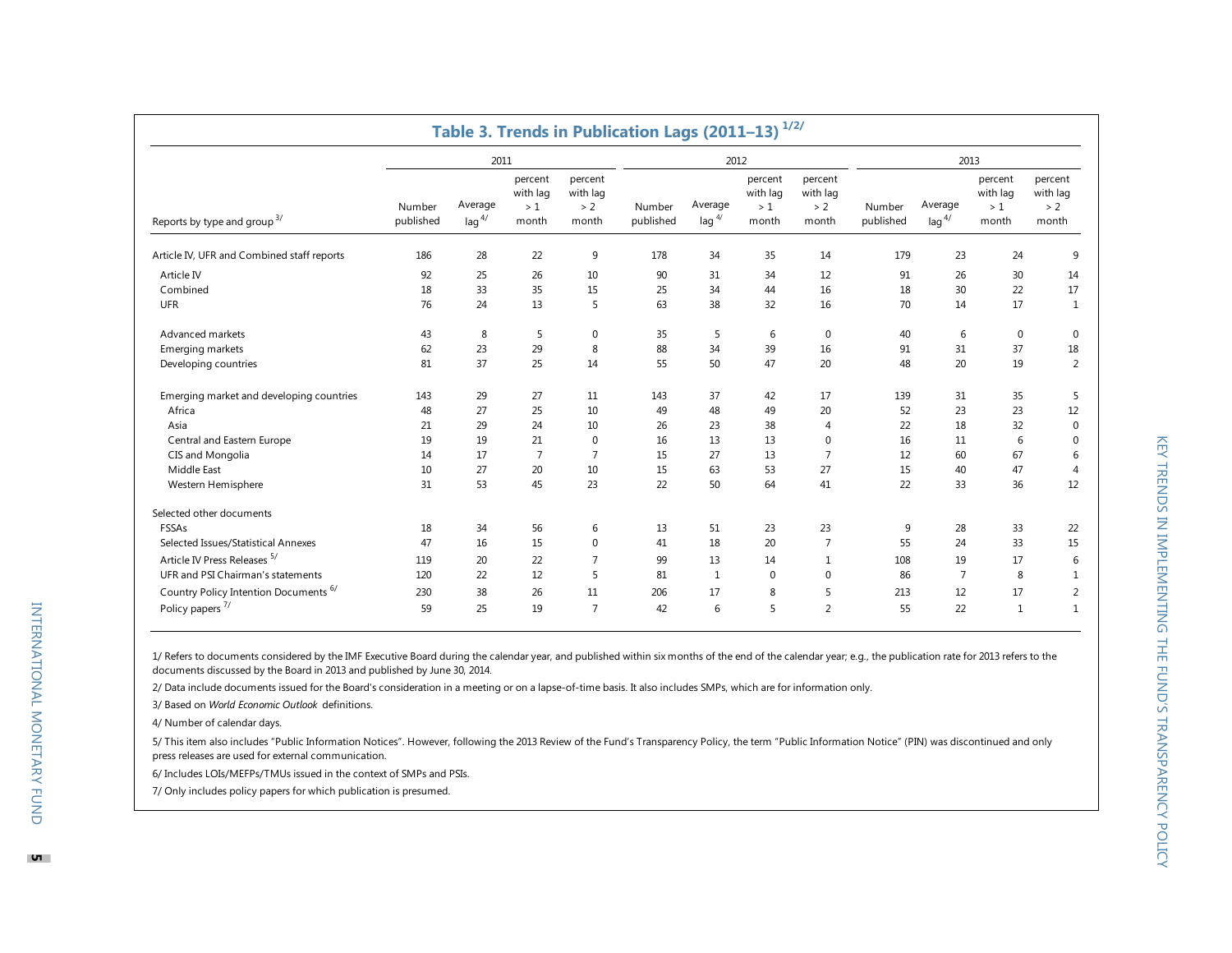### **Table 4 a. Deletions in Article IV and UFR Staff Reports (2011 –13 ) 1/ 2/**

(Percent of all published reports, unless otherwise indicated)

|                                          |                     |                   |                                      | Table 4a. Deletions in Article IV and UFR Staff Reports (2011-13) <sup>1/2/</sup><br>(Percent of all published reports, unless otherwise indicated) |                     |                   |                                                      |                                               |                     |                   |                                                      |                                               |
|------------------------------------------|---------------------|-------------------|--------------------------------------|-----------------------------------------------------------------------------------------------------------------------------------------------------|---------------------|-------------------|------------------------------------------------------|-----------------------------------------------|---------------------|-------------------|------------------------------------------------------|-----------------------------------------------|
|                                          |                     | With<br>deletions | 2011<br>With<br>exch. rate<br>issues | With<br>deletions on deletions on<br>fin. sector<br>issues                                                                                          |                     | With<br>deletions | 2012<br>With<br>deletions on<br>exch. rate<br>issues | With<br>deletions on<br>fin. sector<br>issues |                     | With<br>deletions | 2013<br>With<br>deletions on<br>exch. rate<br>issues | With<br>deletions on<br>fin. sector<br>issues |
| Reports by group <sup>3/</sup>           | Number<br>published |                   |                                      |                                                                                                                                                     | Number<br>published |                   |                                                      |                                               | Number<br>published |                   |                                                      |                                               |
| All Article IV and UFR reports           | 186                 | 22                | $\overline{4}$                       | 11                                                                                                                                                  | 178                 | 18                | $\overline{4}$                                       | 11                                            | 179                 | 17                | $\Delta$                                             | 8                                             |
| Advanced markets                         | 43                  | 37                | 2                                    | 28                                                                                                                                                  | 35                  | 23                | 3                                                    | 20                                            | 40                  | 33                |                                                      | 28                                            |
| EU                                       | 25                  | 56                | $\Delta$                             | 40                                                                                                                                                  | 23                  | 26                | $\mathbf 0$                                          | 26                                            | 30                  | 40                | 3                                                    | 33                                            |
| Other Europe                             |                     | 14                | O                                    | 14                                                                                                                                                  |                     | 25                | $\Omega$                                             | 25                                            |                     | 25                |                                                      | 25                                            |
| <b>ROW</b>                               | 11                  | $\Omega$          | $\Omega$                             | 0                                                                                                                                                   | 8                   | 13                | 13                                                   | $\Omega$                                      | 6                   | $\Omega$          |                                                      | $\Omega$                                      |
| Emerging markets                         | 62                  | 31                | 8                                    | 10                                                                                                                                                  | 88                  | 23                | 8                                                    | 13                                            | 91                  | 15                |                                                      |                                               |
| Developing countries                     | 81                  | $\overline{7}$    | 2                                    | $\Delta$                                                                                                                                            | 55                  | $\overline{7}$    | $\Omega$                                             | $\Delta$                                      | 48                  | 6                 |                                                      |                                               |
| Emerging market and developing countries | 143                 | 17                | 5                                    | 6                                                                                                                                                   | 143                 | 17                | 5                                                    | 9                                             | 139                 | 12                |                                                      |                                               |
| Africa                                   | 48                  | Δ                 | O                                    | $\Omega$                                                                                                                                            | 49                  | $\overline{2}$    | ∩                                                    | $\Omega$                                      | 52                  | 8                 |                                                      |                                               |
| Asia                                     | 21                  | 10                |                                      | 5                                                                                                                                                   | 26                  | 12                |                                                      | $\Omega$                                      | 22                  | 14                |                                                      |                                               |
| Central and Eastern Europe               | 19                  | 21                | $\Omega$                             | 16                                                                                                                                                  | 16                  | 13                | $\Omega$                                             | 6                                             | 16                  | 6                 | $\Omega$                                             |                                               |
| CIS and Mongolia                         | 14                  | 21                | 14                                   | 14                                                                                                                                                  | 15                  | 40                | 27                                                   | 13                                            | 12                  | 25                | 17                                                   |                                               |
| Middle East                              | 10                  | $\Omega$          | $\Omega$                             | $\Omega$                                                                                                                                            | 15                  | 13                | 7                                                    | $\overline{7}$                                | 15                  | 20                | $\Omega$                                             |                                               |
| Western Hemisphere                       | 31                  | 45                | 13                                   | 10                                                                                                                                                  | 22                  | 45                |                                                      | 41                                            | 22                  | 14                |                                                      |                                               |

1/ Refers to documents considered by the Board during the calendar year, and published within six months of the end of the calendar year; e.g., the publication rate for 2013 refers to the documents discussed by the Board i 2013 and published by June 30, 2014.

2/ Because a single report can have deletions falling into multiple categories, e.g., exchange rate, financial sector and/or other areas, there is no fixed relationship between the second column and the third and fourth co under each year.

3/ Based on *World Economic Outlook* definitions.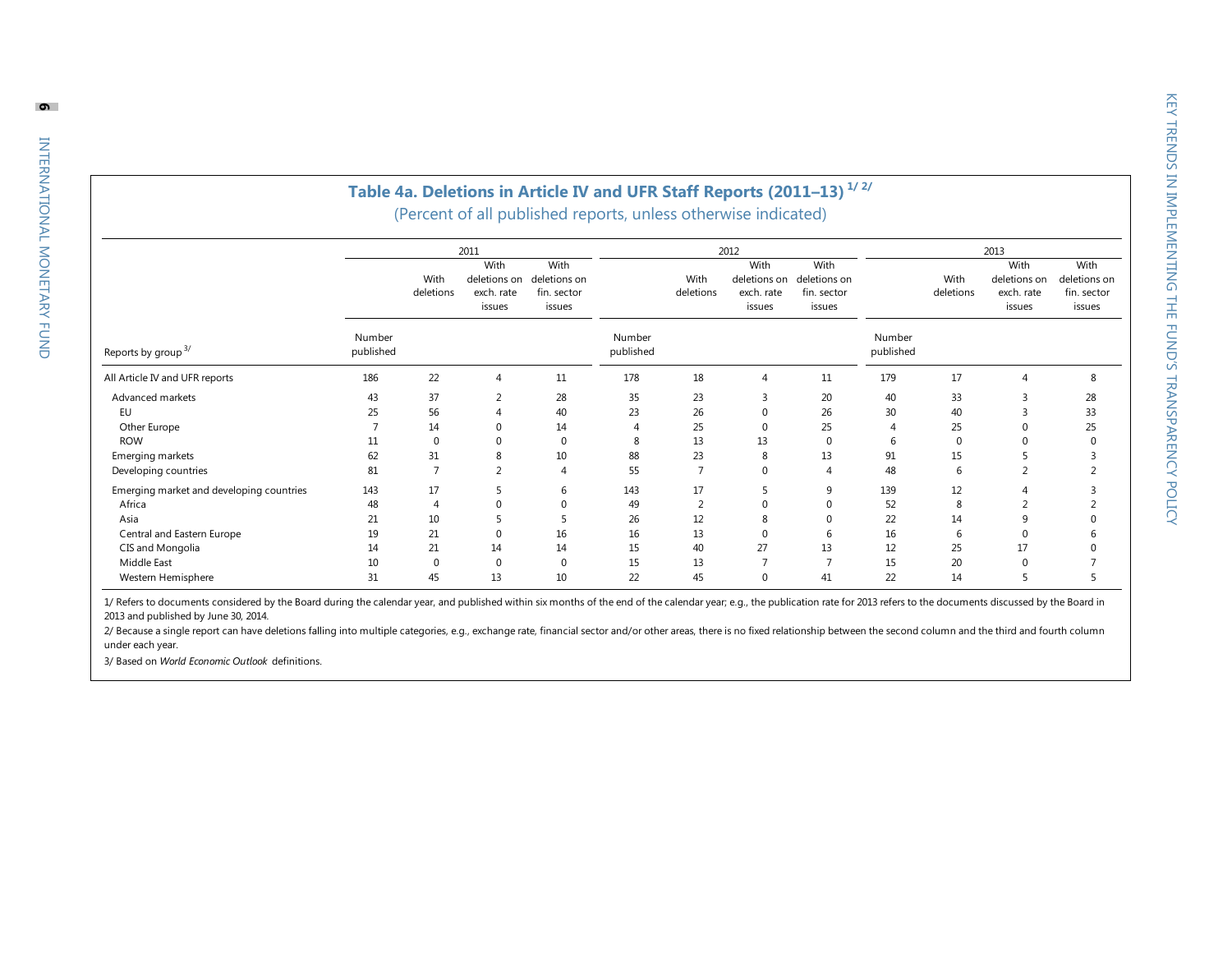## **Table 4 b . Approved and Rejected Deletions in Article IV and UFR Staff Reports (2013 ) 1/**

|                                                |                                        |             |                                         |          |                                                         | (Percent of all deletions requested by income group and region, unless otherwise indicated) |                                     |                                                                                                                                                       |                            |          |  |  |  |
|------------------------------------------------|----------------------------------------|-------------|-----------------------------------------|----------|---------------------------------------------------------|---------------------------------------------------------------------------------------------|-------------------------------------|-------------------------------------------------------------------------------------------------------------------------------------------------------|----------------------------|----------|--|--|--|
|                                                | Reason deletion requests were rejected |             |                                         |          |                                                         |                                                                                             |                                     |                                                                                                                                                       |                            |          |  |  |  |
| Reports by group <sup>2/</sup>                 | Number of<br>deletion<br>requests $3/$ | Approved    | Of which:<br>Partially<br>rejected $4/$ | Rejected | Rejected, but<br>subsequently approved<br>by management | Information is already in sufficiently general not<br>the public domain 5/                  | Information is<br>to trigger market | Inclusion of information<br>in Staff report does not<br>impede ability to<br>disruption in near term <sup>5/</sup> implement new policy <sup>6/</sup> | Alters Staff<br>Assessment | Other    |  |  |  |
| All Article IV, UFR and combined reports       | 158                                    | 69          | 15                                      | 31       | $\Omega$                                                | 6                                                                                           | 15                                  | 2                                                                                                                                                     |                            |          |  |  |  |
| Advanced markets                               | 62                                     | 81          | 6                                       | 19       | O                                                       |                                                                                             |                                     | 2                                                                                                                                                     | $\overline{\mathbf{c}}$    |          |  |  |  |
| EU                                             | 60                                     | 80          |                                         | 20       |                                                         |                                                                                             |                                     |                                                                                                                                                       | C                          |          |  |  |  |
| Other Europe                                   |                                        | 100         | $\Omega$                                |          |                                                         |                                                                                             |                                     |                                                                                                                                                       |                            |          |  |  |  |
| <b>ROW</b>                                     | <sup>0</sup>                           | $\mathbf 0$ | $\Omega$                                | O.       |                                                         |                                                                                             |                                     |                                                                                                                                                       |                            |          |  |  |  |
| Emerging markets                               | 84                                     | 60          | 23                                      | 40       |                                                         |                                                                                             | 23                                  |                                                                                                                                                       |                            |          |  |  |  |
| Developing countries                           | 12                                     | 75          | $\mathbf{0}$                            | 25       | U                                                       |                                                                                             | 17                                  | $\Omega$                                                                                                                                              | $\Omega$                   |          |  |  |  |
| Emerging market and developing countries       |                                        |             |                                         |          |                                                         |                                                                                             |                                     |                                                                                                                                                       |                            |          |  |  |  |
| Africa                                         | 25                                     | 68          | $\overline{A}$                          | 32       |                                                         |                                                                                             | 16                                  | $\Omega$                                                                                                                                              | 12                         | 0        |  |  |  |
| Asia                                           | 24                                     | 46          | 17                                      | 54       |                                                         |                                                                                             | 33                                  | $\Omega$                                                                                                                                              | 8                          | 13       |  |  |  |
| Central and Eastern Europe                     | 6                                      | 33          | 67                                      | 67       |                                                         | 33                                                                                          | $\Omega$                            | 33                                                                                                                                                    |                            |          |  |  |  |
| CIS and Mongolia                               | 10                                     | 90          | $\Omega$                                | 10       |                                                         |                                                                                             | 10                                  |                                                                                                                                                       |                            |          |  |  |  |
| Middle East                                    | 18                                     | 67          | 33                                      | 33       |                                                         | 11                                                                                          | 22                                  | $\Omega$                                                                                                                                              |                            |          |  |  |  |
| Western Hemisphere                             | 13                                     | 62          | 31                                      | 38       |                                                         | 8                                                                                           | 31                                  | $\Omega$                                                                                                                                              | $\Omega$                   | $\Omega$ |  |  |  |
| Countries with fixed or crawling pegs or bands | 51                                     | 51          | 20                                      | 49       |                                                         | 10                                                                                          | 24                                  | $\Omega$                                                                                                                                              | 12                         |          |  |  |  |
| Countries with other exchange rate regimes     | 107                                    | 78          | 12                                      | 22       |                                                         |                                                                                             | 11                                  |                                                                                                                                                       | $\Omega$                   |          |  |  |  |

1/ Figures refer to deletions made to staff reports for Article IV consultations and use of Fund resources that went before the Board from January 1, 2013 to December 31, 2013.

2/ Based on *World Economic Outlook* definitions.

3/ This aggregate includes deletion requests received by country desks and reviewed by SPR; it does not include requests received and rejected by country teams that were not forwarded to SPR for review. Each deletion is co there may be multiple deletion requests for each document.

4/ Partially rejected deletions include items where only part of the requested deletion was accepted or where the deletion was reformulated and then accepted.

5/ Deletions may be made on the basis of market sensitivity when the material is not already in the public domain, is market-relevant within the near term, and is sufficiently specific to create a clear risk of triggering 6/ Deletions may be made in rare cases where material is not already in the public domain, the information consists of operational details of a policy the authorities intend to implement, and premature disclosure of the op seriously undermine the ability of the authorities to implement it.

INTERNATIONAL MONETARY FUND

INTERNATIONAL MONETARY FUND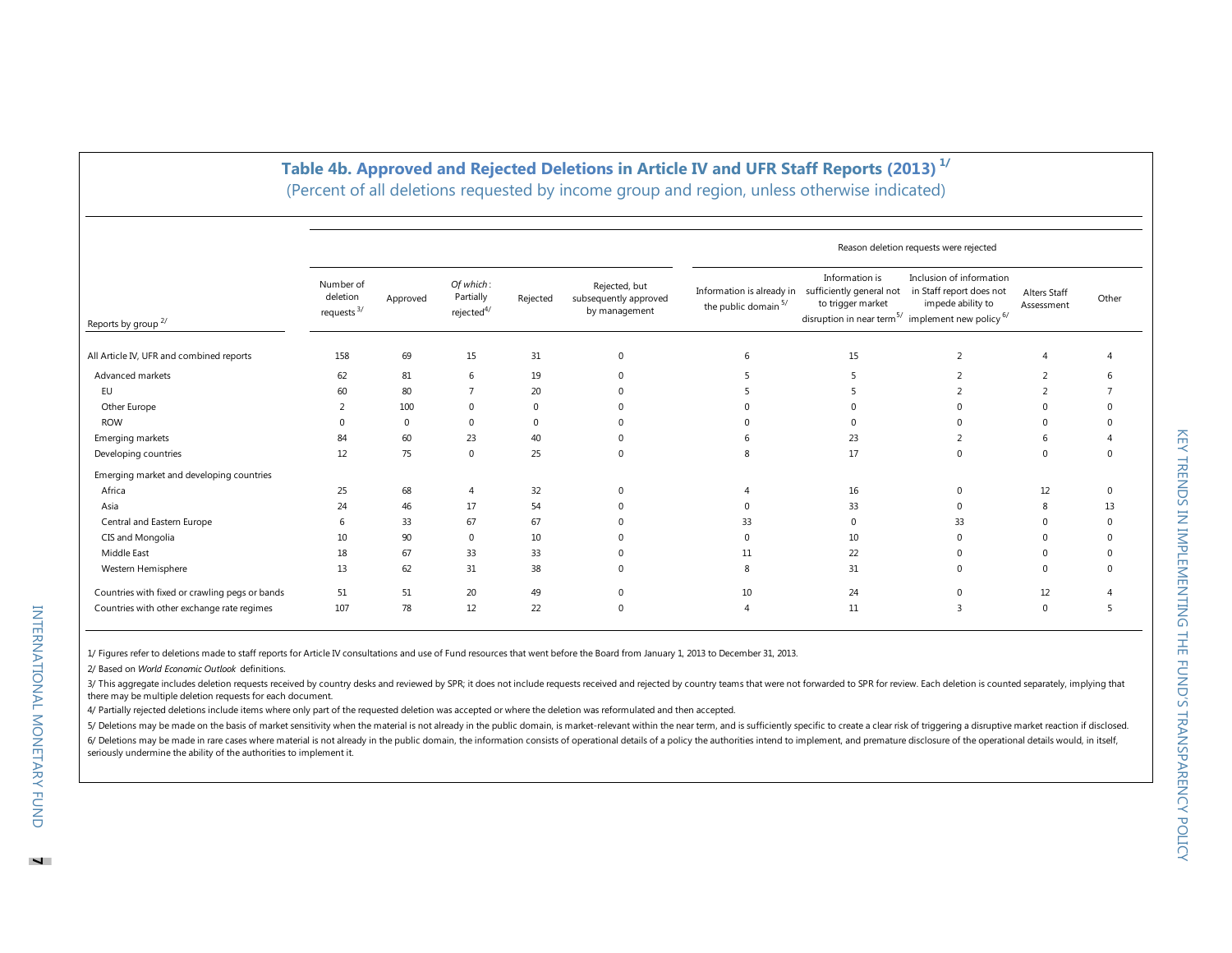### **Table 5 a. Corrections in Article IV and UFR Staff Reports (201 1 –13 ) 1/ 2/** (Percent of all published reports, unless otherwise indicated)

|                                          |                     |                     |                                          | (Percent of all published reports, unless otherwise indicated)  |                     |                     |                                                         | Table 5a. Corrections in Article IV and UFR Staff Reports (2011-13) <sup>1/2/</sup> |                     |                     |                                          |                                                                 |
|------------------------------------------|---------------------|---------------------|------------------------------------------|-----------------------------------------------------------------|---------------------|---------------------|---------------------------------------------------------|-------------------------------------------------------------------------------------|---------------------|---------------------|------------------------------------------|-----------------------------------------------------------------|
|                                          |                     | With<br>corrections | 2011<br>With<br>corrections<br>Ambiguity | With corrections<br>for<br>for Evident Mischaracteriz-<br>ation |                     | With<br>corrections | 2012<br>With<br>corrections<br>for Evident<br>Ambiguity | With corrections<br>for<br>Mischaracteriz-<br>ation                                 |                     | With<br>corrections | 2013<br>With<br>for Evident<br>Ambiguity | With<br>corrections corrections for<br>Mischaracteriz-<br>ation |
| Reports by group <sup>3/</sup>           | Number<br>published |                     |                                          |                                                                 | Number<br>published |                     |                                                         |                                                                                     | Number<br>published |                     |                                          |                                                                 |
| All Article IV and UFR reports           | 186                 | 69                  | 23                                       | 15                                                              | 178                 | 69                  | 31                                                      | 16                                                                                  | 179                 | 72                  | 41                                       | 20                                                              |
| Advanced markets                         | 43                  | 95                  | 58                                       | 30                                                              | 35                  | 97                  | 66                                                      | 37                                                                                  | 40                  | 95                  | 75                                       | 48                                                              |
| <b>EU</b>                                | 25                  | 92                  | 56                                       | 24                                                              | 23                  | 96                  | 70                                                      | 35                                                                                  | 30                  | 97                  | 77                                       | 43                                                              |
| Other Europe                             |                     | 100                 | 43                                       | 43                                                              | $\Delta$            | 125                 | 75                                                      | 25                                                                                  | $\Delta$            | 100                 | 75                                       | 75                                                              |
| <b>ROW</b>                               | 11                  | 100                 | 73                                       | 36                                                              | 8                   | 88                  | 50                                                      | 50                                                                                  | 6                   | 83                  | 67                                       | 50                                                              |
| Emerging markets                         | 62                  | 87                  | 24                                       | 19                                                              | 88                  | 70                  | 30                                                      | 14                                                                                  | 91                  | 71                  | 42                                       | 16                                                              |
| Developing countries                     | 81                  | 41                  | $\Delta$                                 |                                                                 | 55                  | 49                  | 13                                                      | 5                                                                                   | 48                  | 54                  | 10                                       | $\overline{2}$                                                  |
| Emerging market and developing countries | 143                 | 61                  | 3                                        |                                                                 | 143                 | 62                  | 23                                                      | 10                                                                                  | 139                 | 65                  | 31                                       | 12                                                              |
| Africa                                   | 48                  | 38                  | $\mathbf{0}$                             | $\Omega$                                                        | 49                  | 47                  | 8                                                       | $\overline{2}$                                                                      | 52                  | 56                  | 19                                       | 6                                                               |
| Asia                                     | 21                  | 57                  | 10                                       | 14                                                              | 26                  | 62                  | 19                                                      | 8                                                                                   | 22                  | 77                  | 45                                       | 27                                                              |
| Central and Eastern Europe               | 19                  | 100                 | 21                                       | 21                                                              | 16                  | 75                  | 38                                                      | 19                                                                                  | 16                  | 50                  | 38                                       | 13                                                              |
| CIS and Mongolia                         | 14                  | 36                  | $\overline{7}$                           | $\mathbf 0$                                                     | 15                  | 60                  | 13                                                      | 7                                                                                   | 12                  | 75                  | 25                                       | 8                                                               |
| Middle East                              | 10                  | 70                  | 30                                       | 20                                                              | 15                  | 67                  | 27                                                      | 20                                                                                  | 15                  | 67                  | 33                                       | 13                                                              |
| Western Hemisphere                       | 31                  | 84                  | 26                                       | 19                                                              | 22                  | 86                  | 55                                                      | 23                                                                                  | 22                  | 82                  | 41                                       | $\mathbf{q}$                                                    |

1/ Refers to documents considered by the IMF Executive Board during the calendar year, and published within six months of the end of the calendar year; e.g., the publication rate for 2013 refers to the documents discussed Board in 2013 and published by June 30, 2014.

2/ Because a single report can have corrections falling into multiple categories, e.g., exchange rate, financial sector and/or other areas, there is no fixed relationship between the second column and the third and fourth under each year.

3/ Based on *World Economic Outlook* definitions.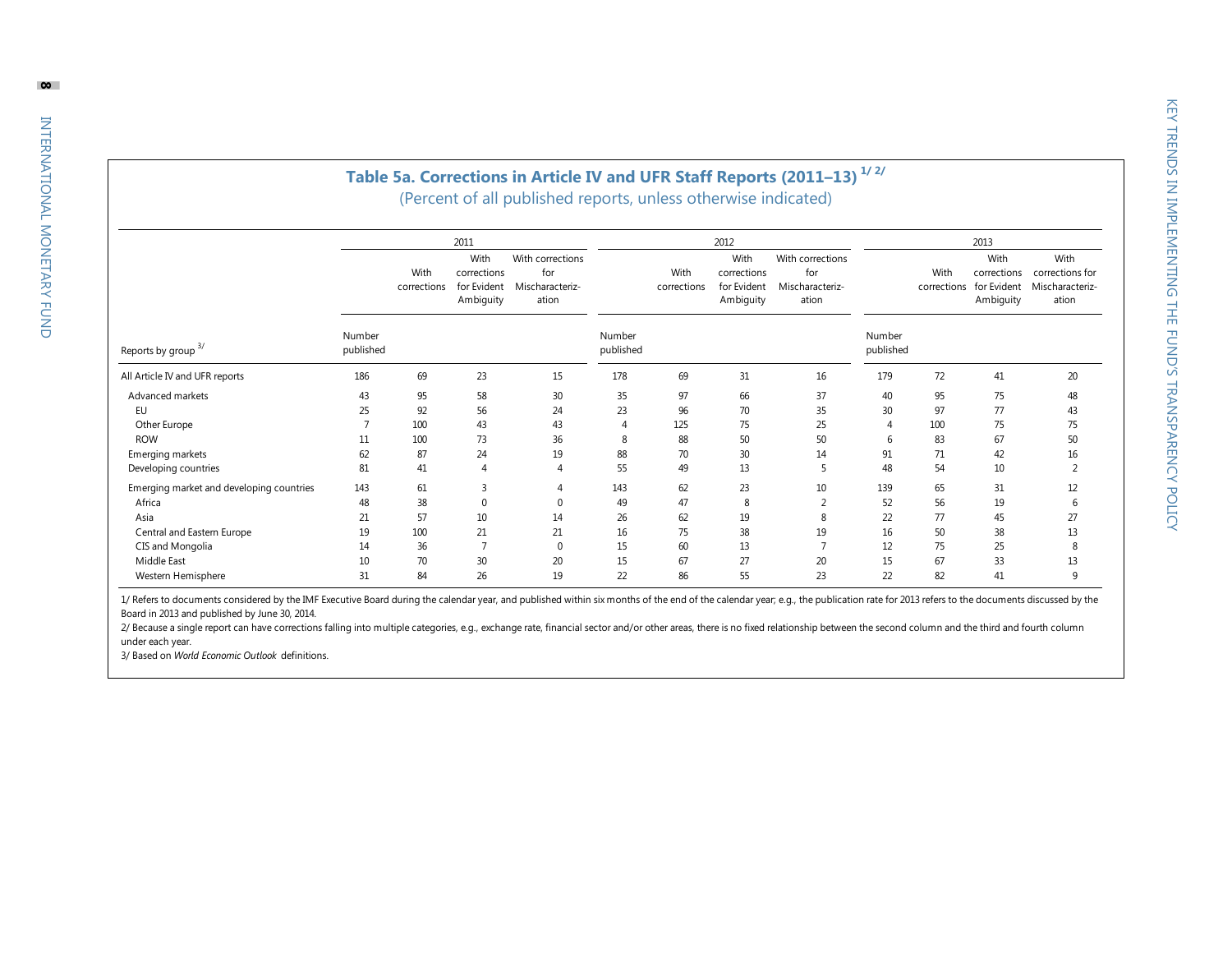|                                                |                                          |          |                                       |                |                                                            |                            |                                        |                     |                                  | Reason correction requests were rejected                       |                                                                                              |              |
|------------------------------------------------|------------------------------------------|----------|---------------------------------------|----------------|------------------------------------------------------------|----------------------------|----------------------------------------|---------------------|----------------------------------|----------------------------------------------------------------|----------------------------------------------------------------------------------------------|--------------|
| Reports by group $3/$                          | Number of<br>correction<br>requests $4/$ | Approved | Of which:<br>Partially<br>rejected 5/ | Rejected       | Rejected, but<br>subsequently<br>approved by<br>management | Alters Staff<br>Assessment | Attempts to<br>improve<br>presentation | Extends<br>argument | Introduces<br>new<br>information | Not brought to the<br>attention of the<br>Executive Board $6/$ | Failure to make<br>correction does not<br>undermine overall value<br>of the publication $6/$ | Other        |
| All Article IV, UFR or combined reports        | 1,863                                    | 93       | 9                                     | $\overline{7}$ | 0                                                          | 1                          | $\overline{2}$                         | $\overline{2}$      | 1                                | $\mathbf{0}$                                                   | $\overline{1}$                                                                               | $\mathbf{0}$ |
| Advanced markets                               | 870                                      | 94       | 9                                     | 6              | 0                                                          | $\mathbf{0}$               | $\overline{2}$                         | 2                   | 2                                | $\Omega$                                                       | $\Omega$                                                                                     | $\Omega$     |
| EU                                             | 706                                      | 93       | 9                                     | $\overline{7}$ | 0                                                          | $\mathbf{0}$               | $\overline{2}$                         | 2                   | 2                                | $\Omega$                                                       | $\Omega$                                                                                     | $\Omega$     |
| Other Europe                                   | 32                                       | 91       | 16                                    | 9              |                                                            | $\mathbf{0}$               | 6                                      | $\overline{3}$      | $\Omega$                         |                                                                |                                                                                              | $\Omega$     |
| <b>ROW</b>                                     | 132                                      | 99       | 11                                    |                | 0                                                          | $\mathbf{0}$               | 0                                      |                     | 0                                |                                                                |                                                                                              | $\Omega$     |
| Emerging markets                               | 902                                      | 91       | 10                                    | 9              | 0                                                          | $\overline{2}$             | $\overline{2}$                         | $\overline{1}$      | 1                                | $\Omega$                                                       | $\overline{2}$                                                                               | $\Omega$     |
| Developing countries                           | 91                                       | 97       | $\overline{3}$                        | $\overline{3}$ | $\Omega$                                                   | $\mathbf{0}$               | $\mathbf{1}$                           | $\overline{2}$      | $\mathbf{0}$                     | $\Omega$                                                       | $\mathbf{0}$                                                                                 | $\mathbf{0}$ |
| Emerging market and developing countries       |                                          |          |                                       |                |                                                            |                            |                                        |                     |                                  |                                                                |                                                                                              |              |
| Africa                                         | 168                                      | 76       | 14                                    | 24             | 0                                                          | 8                          | $\overline{2}$                         | 6                   |                                  | $\Omega$                                                       |                                                                                              |              |
| Asia                                           | 275                                      | 91       | 5                                     | 9              | 0                                                          | 1                          | 3                                      | $\overline{1}$      | 3                                | $\Omega$                                                       | $\Omega$                                                                                     | $\Omega$     |
| Central and Eastern Europe                     | 133                                      | 100      | 6                                     | $\mathbf 0$    |                                                            | $\Omega$                   | 0                                      | $\mathbf 0$         | $\Omega$                         |                                                                | $\Omega$                                                                                     | $\Omega$     |
| CIS and Mongolia                               | 40                                       | 93       | 15                                    | 8              |                                                            | $\Omega$                   | 5                                      | $\mathbf 0$         | 3                                | $\Omega$                                                       | $\Omega$                                                                                     | $\Omega$     |
| Middle East                                    | 95                                       | 95       | 8                                     | .5             |                                                            | $\mathbf{1}$               | 1                                      | $\mathbf 0$         | 0                                | $\Omega$                                                       | $\overline{2}$                                                                               |              |
| Western Hemisphere                             | 282                                      | 97       | 11                                    | $\overline{3}$ | 0                                                          |                            |                                        | $\mathbf 0$         | $\Omega$                         | $\Omega$                                                       |                                                                                              | $\Omega$     |
| Countries with fixed or crawling pegs or bands | 571                                      | 87       | 8                                     | 13             | 0                                                          | 3                          | 2                                      | 2                   | 3                                | $\Omega$                                                       | $\mathbf{R}$                                                                                 | $\Omega$     |
| Countries with other exchange rate regimes     | 1,248                                    | 96       | 10                                    | $\overline{4}$ | 0                                                          | $\mathbf{0}$               | $\overline{2}$                         | $\mathbf{1}$        | $\mathbf{1}$                     | $\Omega$                                                       | $\Omega$                                                                                     | $\Omega$     |

### **Table 5b. Approved and Rejected Corrections in Article IV and UFR Staff Reports (2013) 1/ 2/**

(Percent of all corrections requested by income group and region, unless otherwise indicated)

1/ Figures refer to corrections made to staff reports for Article IV consultations and use of Fund resources that went before the Board from January 1, 2013 to December 31, 2013. They include corrections made both before and after the Board Meeting.

2/ Certain corrections are subject to staff review as per th[e Transparency Policy](http://www.imf.org/external/np/pp/eng/2009/102609.pdf) and th[e 2013 Transparency Policy Review.](http://www.imf.org/external/np/pp/eng/2013/051413.pdf) As per the policy, corrections to staff reports cannot be used to improve the presentation, extend staff's or the authorities arguments, alter staff's assessment, or introduce any new information.

3/ Based on *World Economic Outlook* definitions.

4/ This aggregate includes correction requests received by country desks and reviewed by SPR; it does not include requests received and rejected by country teams that were not forwarded to SPR for review. Each correction is counted separately, implying that there may be multiple correction requests for each document.

5/ Partially rejected corrections include items where the requested correction was reclassified or reformulated and then accepted.

6/ Corrections may only be made after the Board date if the correction is brought to the attention of the Board before the conclusion of the Board's consideration of the document, or the failure to make the correction would undermine the overall value of the publication.

INTERNATIONAL MONETARY FUND

INTERNATIONAL MONETARY FUND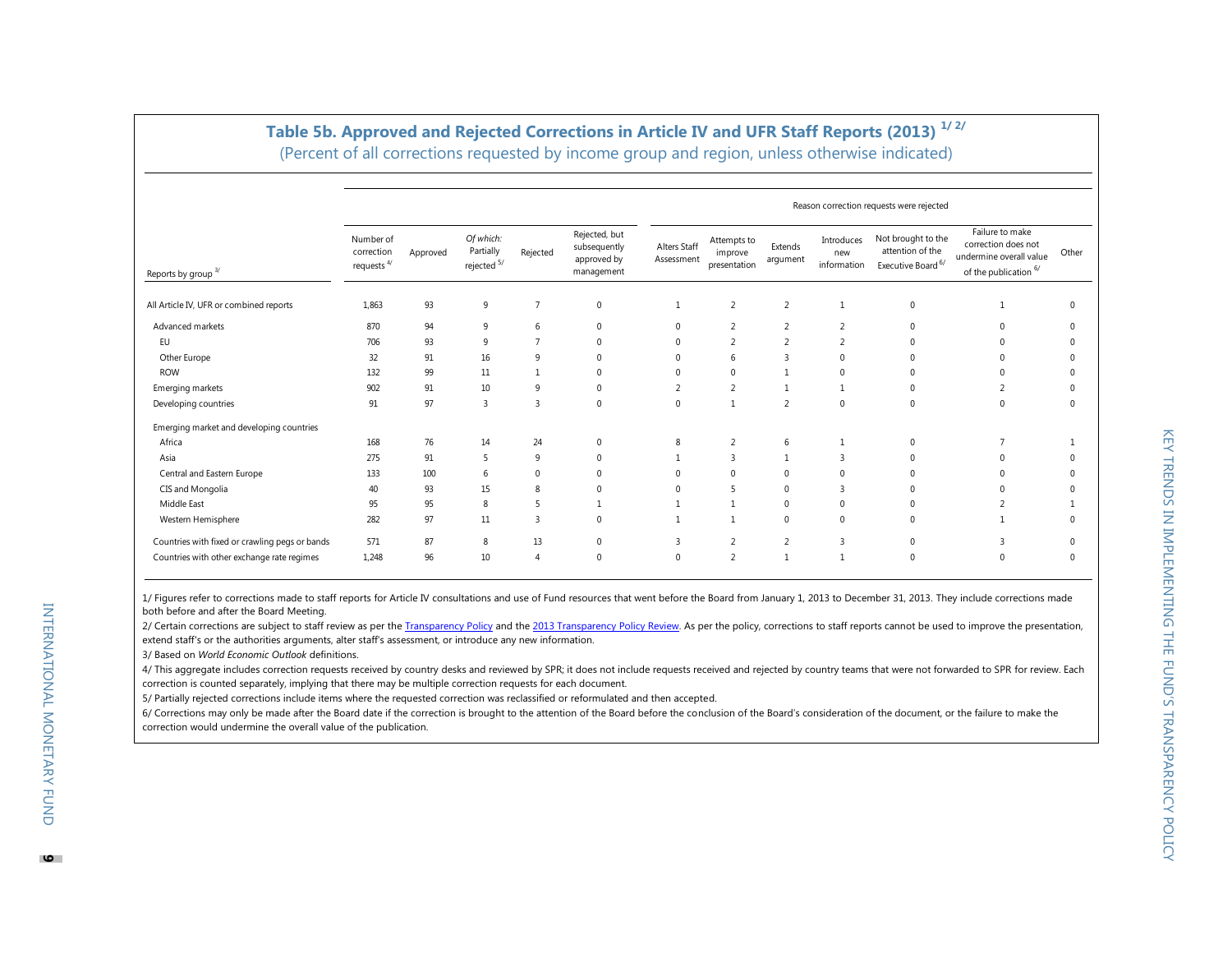# **Table 6. Members Having Published All Article IV and UFR Staff Reports in 2013 1/ 2/ 3/ 4/**

| Algeria<br>Jamaica                        | Singapore                  |
|-------------------------------------------|----------------------------|
| Armenia<br>Japan                          | Slovak Republic            |
| Austria<br>Jordan                         | Solomon Islands            |
| Azerbaijan<br>Kazakhstan                  | South Africa               |
| Bahamas<br>Kenya                          | Spain                      |
| Kiribati<br>Bangladesh                    | Sri Lanka                  |
| Belarus<br>Kosovo                         | Suriname                   |
| Belgium<br>Kuwait                         | Sweden                     |
| Belize<br>Kyrgyz Republic                 | Switzerland                |
| Benin<br>Laos                             | Tanzania                   |
| Bosnia and Herzegovina<br>Latvia          | Thailand                   |
| Lesotho<br>Botswana                       | The Gambia                 |
| Brazil<br>Liberia                         | Togo                       |
| Burkina Faso<br>Libya                     | Tonga                      |
| Lithuania<br>Burundi                      | <b>Trinidad and Tobago</b> |
| Macedonia, FYR<br>Cameroon                | Tunisia                    |
| Canada<br>Malaysia                        | Turkey                     |
| <b>CEMAC</b><br>Mali                      | Uganda                     |
| Chile<br>Malta                            | Ukraine                    |
| China<br>Mauritania                       | United Arab Emirates       |
| Colombia<br>Mauritius                     | United Kingdom             |
| Mexico<br>Comoros                         | <b>United States</b>       |
| Congo, Republic of<br>Micronesia          | Uruguay                    |
| Costa Rica<br>Mongolia                    | Uzbekistan                 |
| Cote D'Ivoire<br>Morocco                  | Vanuatu                    |
| Mozambique<br>Cyprus                      | WAEMU                      |
| Czech Republic<br>Myanmar                 | Yemen                      |
| Denmark<br>Namibia                        | Zambia                     |
| El Salvador<br>Netherlands<br>New Zealand |                            |
| Equatorial Guinea<br>Estonia<br>Niger     |                            |
| Ethiopia<br>Nigeria                       |                            |
| Euro Area<br>Norway                       |                            |
| Fiji<br>Pakistan                          |                            |
| Panama<br>France                          |                            |
| Gabon                                     | Papua New Guinea           |
| Georgia<br>Peru                           |                            |
| Philippines<br>Germany                    |                            |
| Poland<br>Ghana                           |                            |
| Portugal<br>Greece                        |                            |
|                                           |                            |
| Guatemala<br>Qatar                        |                            |
| Guinea<br>Romania                         |                            |
| Guinea-Bissau<br>Russia                   |                            |
| Rwanda<br>Haiti                           |                            |
| Hong Kong                                 | Saint Kitts and Nevis      |
| Samoa<br>Hungary                          |                            |
| Iceland<br>San Marino                     |                            |
| India                                     | Sao Tome and Principe      |
| Indonesia<br>Saudi Arabia                 |                            |
| Iraq<br>Senegal                           |                            |
| Ireland<br>Seychelles                     |                            |
| Italy<br>Sierra Leone                     |                            |
|                                           |                            |
|                                           |                            |

1/ Includes groups of members and members' territories, namely currency unions.

2/ The members listed in this table had published all their Article IV and/or all their UFR staff reports considered by the Board in 2013, by June 30, 2014.

3/ Member countries who published some of their Article IV/UFR staff reports in 2013 are Malawi and Sudan

4/ This list does not reflect the 42 members that did not have an Article IV or UFR document considered by the Board in 2013: Afghanistan, Albania, Angola, Argentina, Australia, Barbados, Bhutan, Bolivia, Bulgaria, Cambodia, Chad, Democratic Republic of the Congo, Croatia, Dominica, Ecuador, Egypt, Eritrea, Finland, Gamia, Grenada, Iran, Israel, Korea, Lebanon, Luxembourg, Madagascar, Marshall Islands, Moldova, Montenegro, Nepal, Nicaragua, Paraguay, Serbia, Slovenia, Somalia, Swaziland, Syria, Taiwan, Timor Leste, Tuvalu, and Venezuela.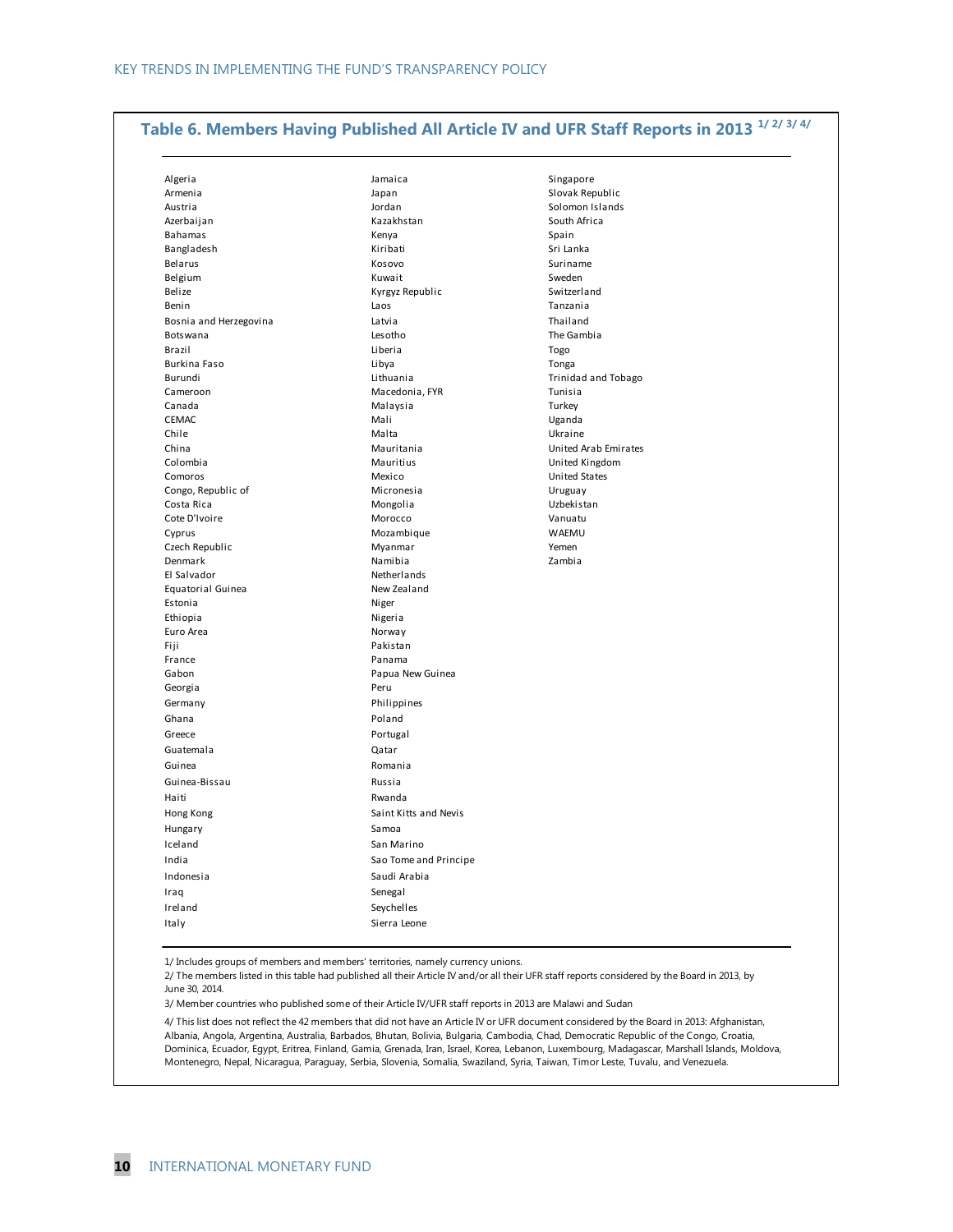# **Table 7a. Members Not Publishing Article IV Reports in 2013 1/ 2/**

Cape Verde Saint Vincent and the Grenadines Saint Lucia Dominican Republic Brunei Darussalam Djibouti **ECCU** Guyana Honduras Kingdom of Swaziland Bahrain Kingdom of the Netherlands - Aruba Maldives Oman Vietnam Turkmenistan Tajikistan

1/ The countries or groups of member countries listed in this table had Article IV documents considered by the Board in 2013, but had not published these documents by June 30, 2014.

2/ For the Board meetings in 2013, all these countries published Press Releases except Maldives, Saint Vincent and the Grenadines, and Tajikistan.

**Table 7b. Members Not Publishing Any UFR Staff Reports in 2013 1/ 2/**

Antigua and Barbuda Central African Republic

1/ The countries or groups of member countries listed in this table had UFR staff reports considered by the Board in 2013, but had not published all these documents by June 30, 2014.

2/ For the Board meetings in 2013, all these countries published Press Releases.